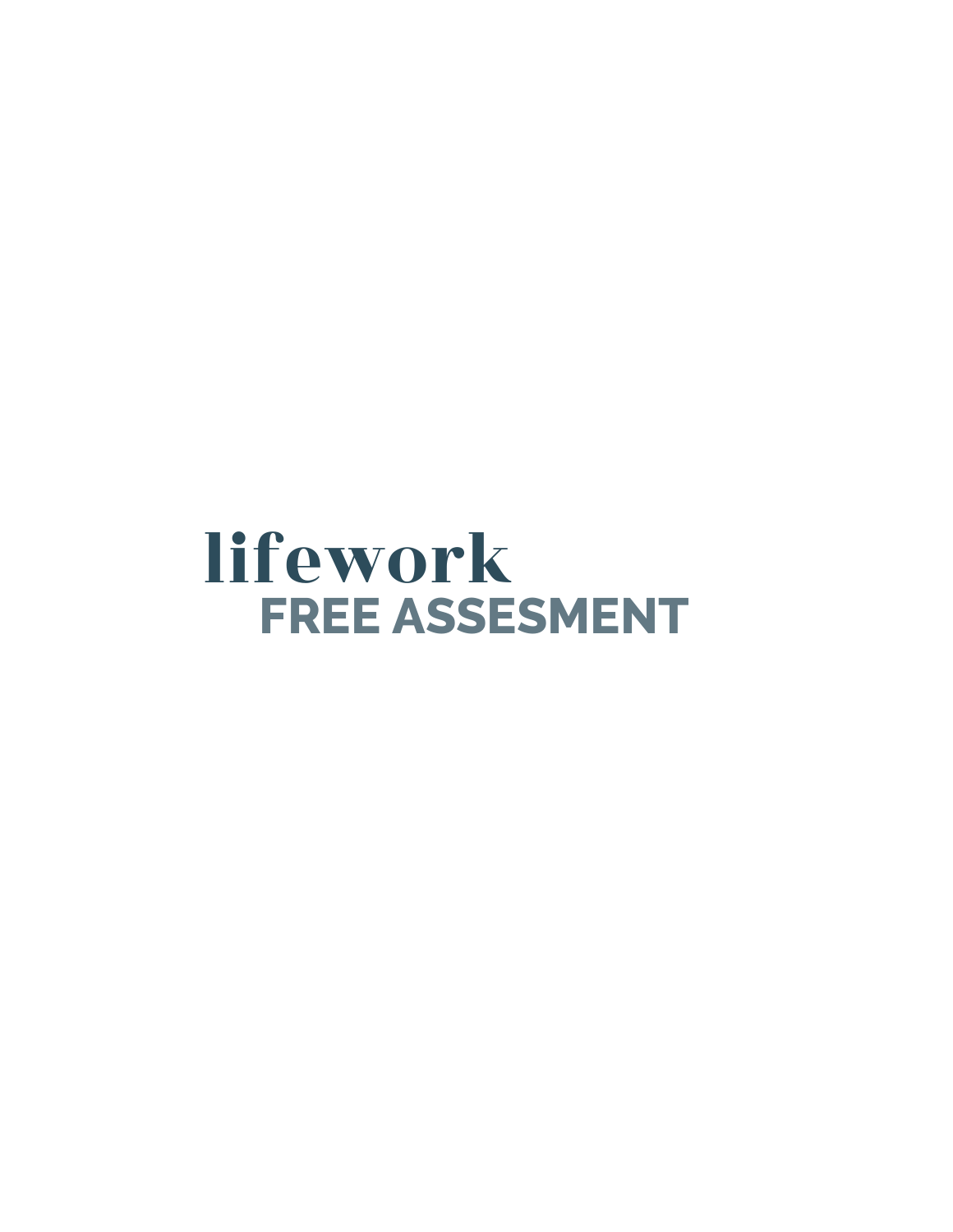*Psst. There's a worksheet for you on page 4.* 

### **STEP #1:** lifework

#### WITHOUT OVERTHINKING IT, RATE YOUR LEVEL OF **SATISFACTION** FROM 1-10 IN THE FOLLOWING DOMAINS OF LIFE.



1= not at all satisfied 10= completely satisfied

dolifework.com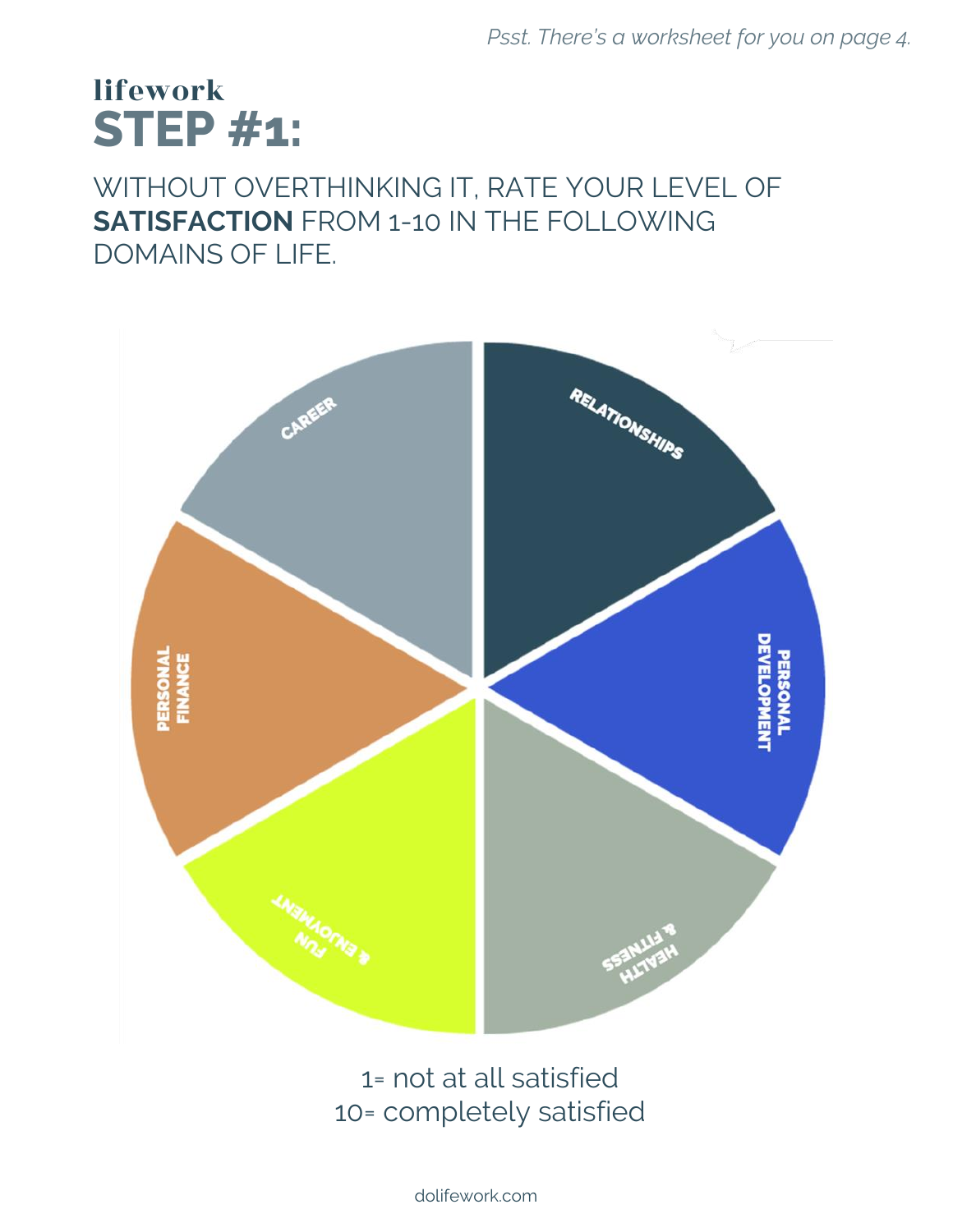## **STEP #2:** lifework

#### NOW RATE YOUR LEVEL OF **WILLINGNESS** TO WORK ON THE FOLLOWING AREAS OF YOUR LIFE FROM 1-10.

*NOTE: you don't need to know how to work on this area of your life, just rate how willing you are to work on it.*



1= couldn't care less 10= I am so ready to work on this area of my life

dolifework.com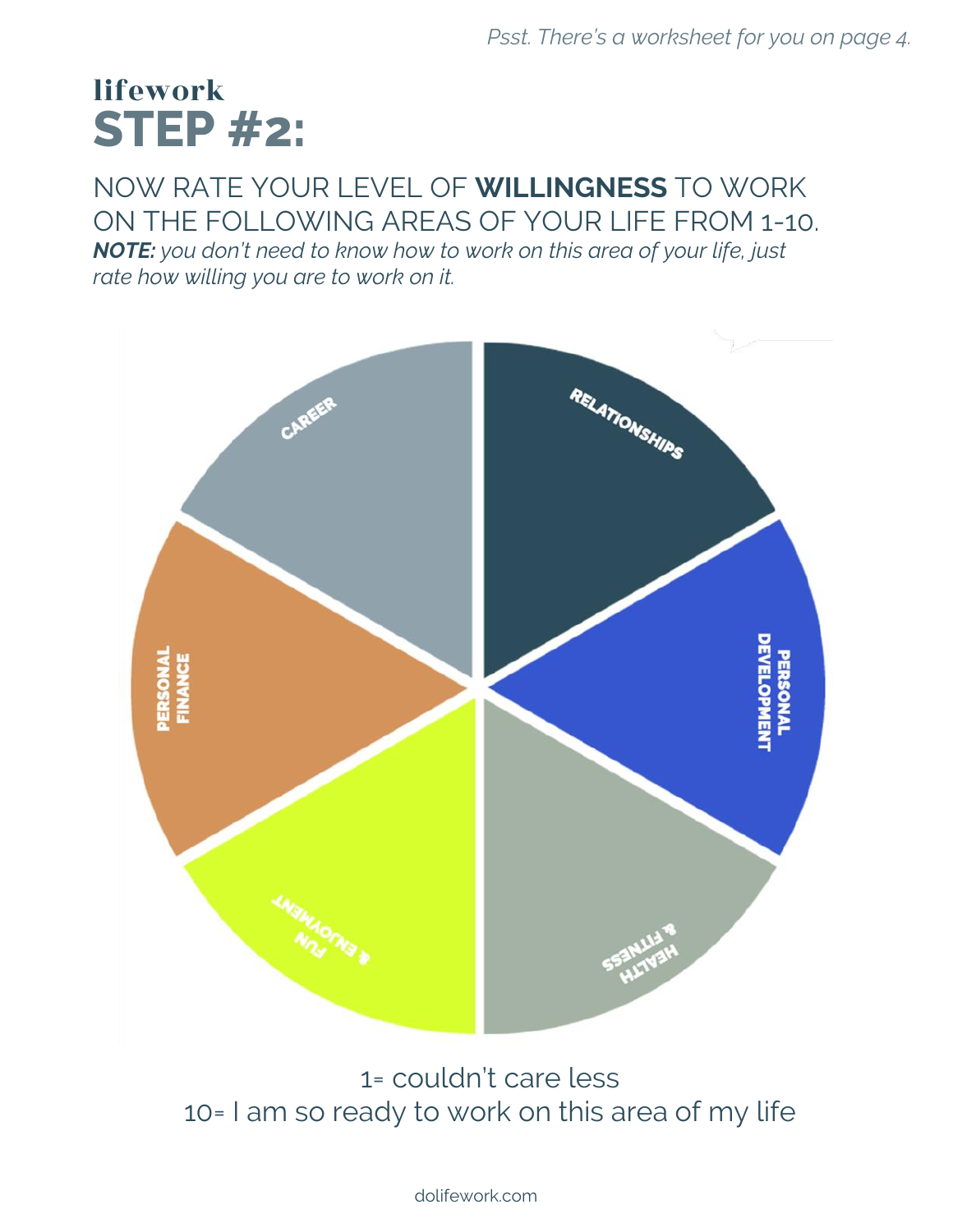## **STEP #3:** lifework

### TALLY UP YOUR SCORES.

|                                                                                   | <b>SATISFACTION</b> | <b>WILLINGNESS</b> |
|-----------------------------------------------------------------------------------|---------------------|--------------------|
| <b>CAREER</b>                                                                     |                     |                    |
| <b>RELATIONSHIPS</b>                                                              |                     |                    |
| PERSONAL<br><b>DEVELOPMENT</b>                                                    |                     |                    |
| <b>HEALTH &amp; FITNESS</b>                                                       |                     |                    |
| <b>FUN &amp; ENJOYMENT</b>                                                        |                     |                    |
| PERSONAL FINANCE                                                                  |                     |                    |
| <b>TOTAL</b>                                                                      |                     |                    |
| <b>GRAND TOTAL</b><br><b>ADD SATISFACTION SCORE</b><br><b>+ WILLINGNESS SCORE</b> |                     |                    |

### **STEP #4:** DIVIDE TOTAL SCORE BY 120.

**GRAND TOTAL DIVIDED BY 120** 

**%**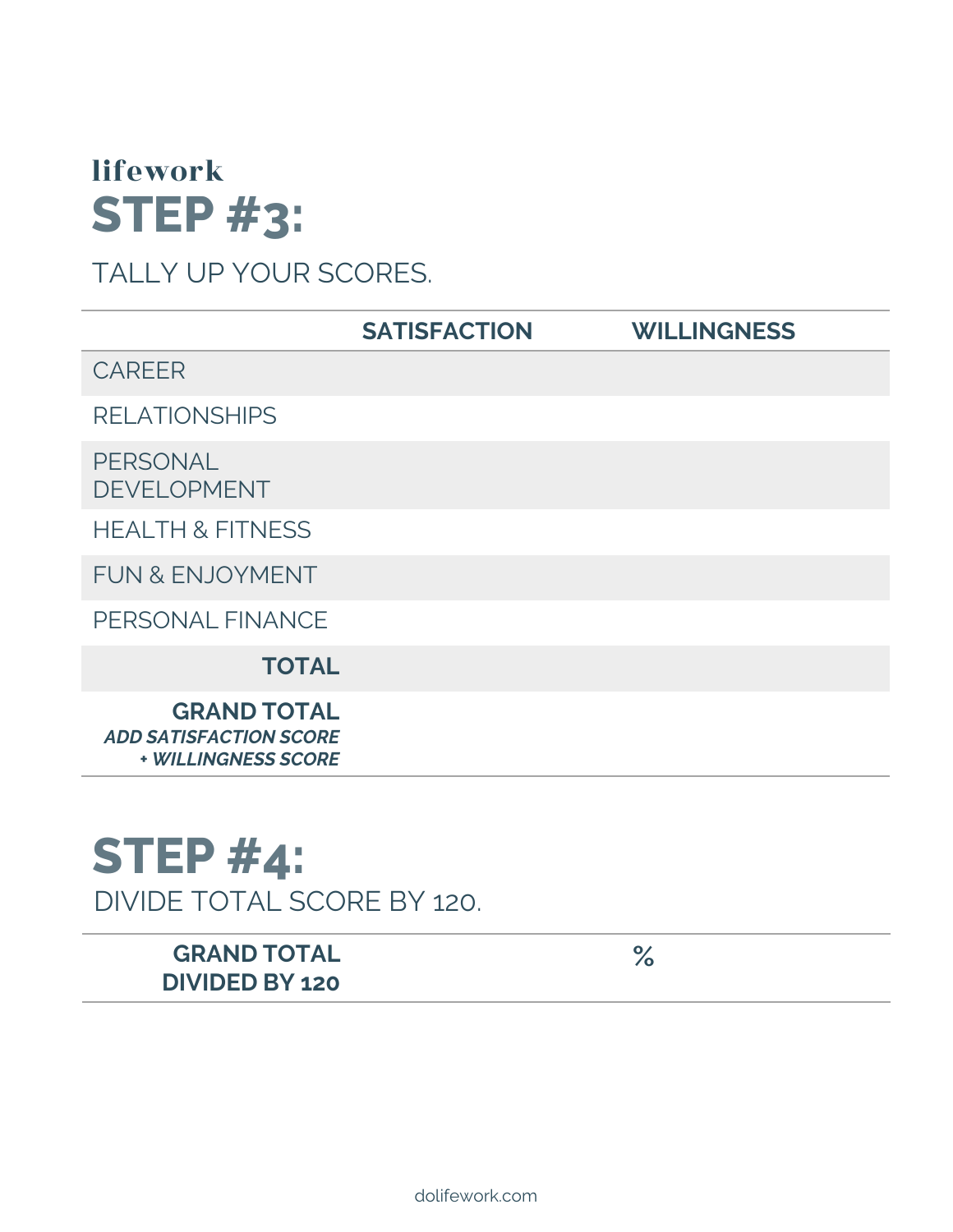# **THE RESULT:** lifework

The score you got represents the work you've already done. The remaining percentage out of 100 is where your itch to upgrade your life is coming from. It's the gap that requires your time, focus and attention.

Our eight week program will provide you with all the tools and resources required to mend the gap to balance out your wheel of life so that you are not only fulfilled in each domain, but you also know what do to keep this level of satisfaction.



dolifework.com